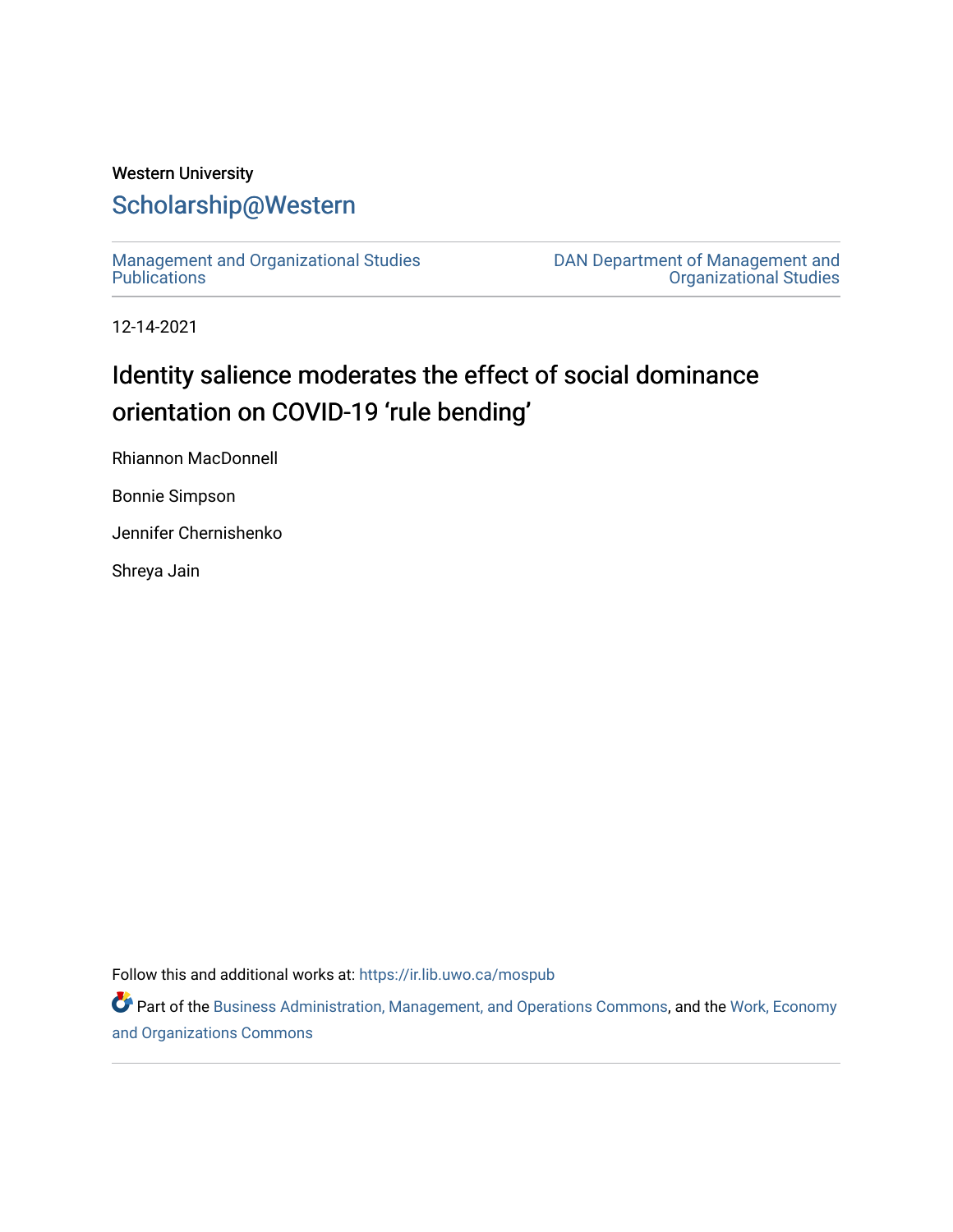

Contents lists available at [ScienceDirect](www.sciencedirect.com/science/journal/00016918)

# Acta Psychologica



journal homepage: [www.elsevier.com/locate/actpsy](https://www.elsevier.com/locate/actpsy)

# Identity salience moderates the effect of social dominance orientation on COVID-19 'rule bending'



Rhiannon MacDonnell Mesler<sup>a,\*</sup>, Bonnie Simpson <sup>b</sup>, Jennifer Chernishenko <sup>a</sup>, Shreya Jain <sup>b</sup>, Lea H. Dunn<sup>c</sup>, Katherine White <sup>d</sup>

<sup>a</sup> *Institute for Consumer and Social Wellbeing, Dhillon School of Business, University of Lethbridge (Calgary Campus), 345 6 Ave SE, Suite 6032, Calgary, Alberta T2G 4V1, Canada* 

<sup>b</sup> *DAN Department of Management and Organizational Studies, Western University, London, Ontario N6A 5C2, Canada* 

<sup>c</sup> *Michael G. Foster School of Business, University of Washington, PACCAR Hall, 4273 E Stevens Way NE, Seattle, WA 98195, USA* 

<sup>d</sup> *UBC Sauder School of Business, University of British Columbia, 2053 Main Mall, Vancouver, British Columbia V6T 1Z2, Canada* 

#### ARTICLE INFO

*Keywords:*  COVID-19 Physical distancing Social dominance orientation Identity salience

#### ABSTRACT

Amidst the economic, political, and social turmoil caused by the COVID-19 pandemic, contrasting responses to government mandated and recommended mitigation strategies have posed many challenges for governments as they seek to persuade individuals to adhere to prevention guidelines. Much research has subsequently examined the tendency of individuals to either follow (or not) such guidelines, and yet a 'grey area' also exists wherein many rules are subject to individual interpretation. In a large study of Canadians ( $N = 1032$ ,  $M_{\text{age}} = 34.39$ , 52% female; collected April 6, 2020), we examine how social dominance orientation (SDO) as an individual difference predicts individual propensity to 'bend the rules' (i.e., engaging in behaviors that push the boundaries of adherence), finding that SDO is significantly and positively associated with greater intentions toward rulebending behaviors. We further find that highlighting a self-oriented or in-group identity enhances the relationship between SDO and rule-bending, whereas making salient a superordinate-level identity (e.g., Canada) attenuates this effect. Implications for theory and practice are discussed.

# **1. Introduction**

The global pandemic caused by the emergence of the SARS-CoV-2 coronavirus disease (COVID-19; [World Health Organization, 2020](#page-6-0)) led to myriad government response strategies to mitigate viral transmission. Both recommended and government-mandated interventions called on consumers to change their behaviors from previously established behavioral and social norms to often very new ones (e.g., wearing masks in public). In response, individuals demonstrated a wide range of behaviors, ranging from strict adherence to openly flouting those practices. Such discrepancies in adherence to public health measures highlights the need to augment our understanding of how individuals respond to these policies and make behavioral decisions in such an environment (e. g., [Politi et al., 2021](#page-5-0); Zitek & [Schlund, 2021](#page-6-0); [Tu et al., 2021](#page-6-0); [Zajen](#page-6-0)[kowski et al., 2020\)](#page-6-0).

An important question amid this issue is who will adhere to and follow the rules strictly, and who will adhere to them more loosely if at all. We propose that social dominance orientation (SDO; [Pratto et al.,](#page-5-0) 

[1994\)](#page-5-0) is a significant predictor of whether public health measures are followed strictly or whether "rule-bending" occurs. We also posit that health message framing can make identities salient and will interact with SDO to predict the likelihood of engaging in rule-bending behaviors. Specifically, we propose that SDO will be associated with increased rule-bending, but that highlighting a superordinate identity (not a self or in-group identity) will attenuate this relationship and result in greater adherence to public health guidelines.

#### *1.1. Social dominance orientation*

SDO encompasses individuals' support for group-based hierarchy and the domination of certain groups by others (Sidanius & [Pratto, 1999,](#page-5-0)  [p. 48](#page-5-0)). Individuals high in SDO tend to see hierarchies as inevitable and legitimate due to their predisposition to believe that the world is a "competitive jungle" ([Duckitt, 2001\)](#page-5-0). SDO is associated with negative attitudes toward entities that are seen as threatening status quo, hierarchy, and power, and results in boundaries to protect the in-group(s)

\* Corresponding author. *E-mail address:* [Rhiannon.Mesler@uleth.ca](mailto:Rhiannon.Mesler@uleth.ca) (R.M. Mesler).

<https://doi.org/10.1016/j.actpsy.2021.103460>

Available online 14 December 2021<br>0001-6918/© 2021 The Authors. Received 6 August 2021; Received in revised form 3 December 2021; Accepted 6 December 2021

Published by Elsevier B.V. This is an open access article under the CC BY-NC-ND license  $\frac{\text{uses}}{\text{by-nc-nd}/4.0}$ .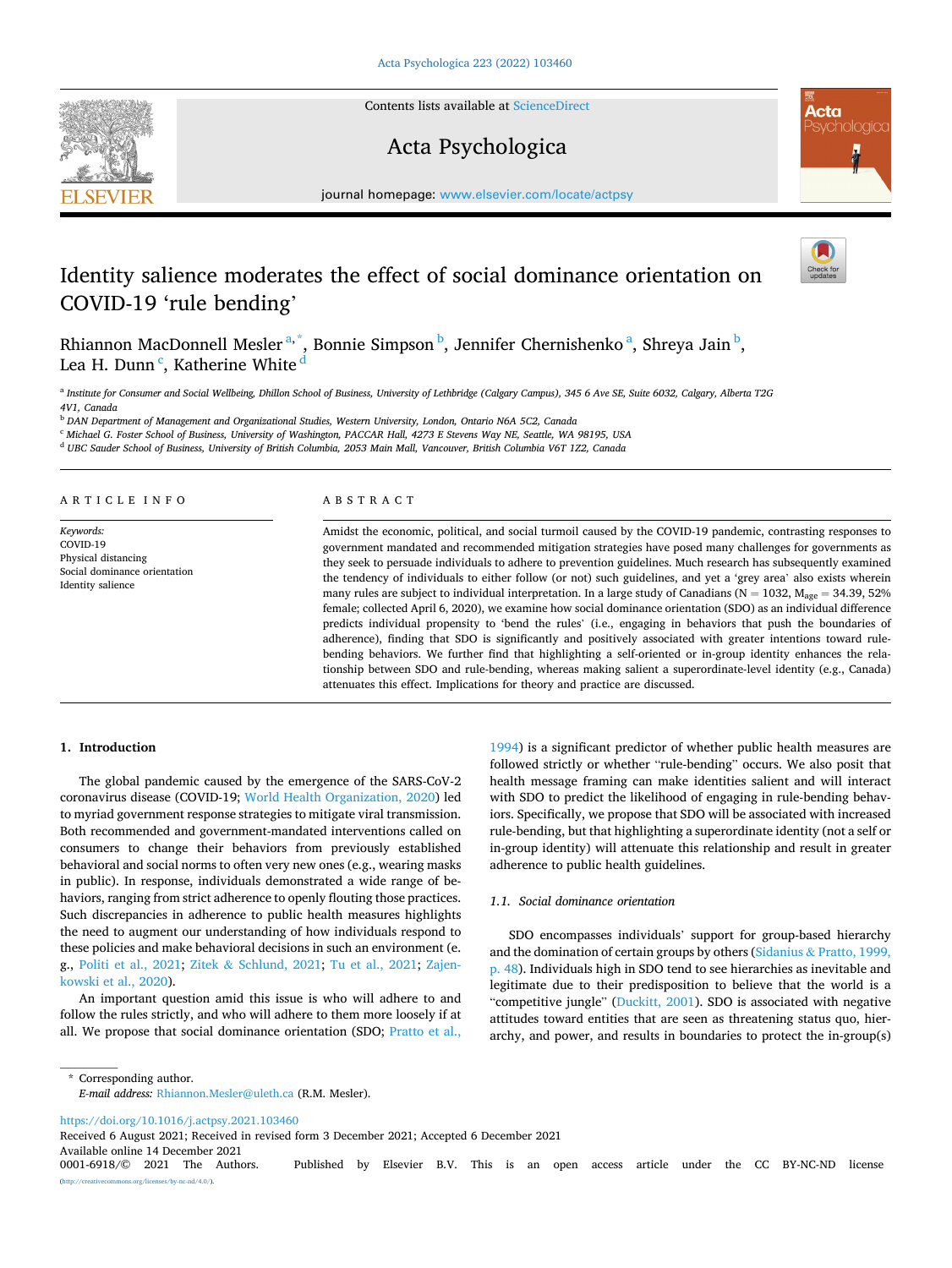from threats ([Politi et al., 2021\)](#page-5-0). As such, those high in SDO pursue selfinterested goals in resource allocations [\(Sidanius et al., 1994\)](#page-5-0) and uphold personal and in-group norms [\(Stanley et al., 2019\)](#page-5-0).

## *1.2. SDO and COVID-19 behaviors*

Difference in opinions about COVID-19 responses observed across the political divide might indicate a misalignment between ideology and regulations (Taber & [Lodge, 2006](#page-5-0)). There is anecdotal evidence in popular media (e.g., [Nace, 2020](#page-5-0); [Santhanam, 2021\)](#page-5-0) and some research ([Cakanlar et al., 2020;](#page-5-0) [Gollwitzer et al., 2020](#page-5-0); [Politi et al., 2021\)](#page-5-0) that suggests that those with high SDO may be less inclined to engage in COVID-19 prevention behaviors. For instance, SDO has been shown to be negatively correlated with support for government COVID-19 restrictions ([Clarke et al., 2021](#page-5-0)), such as mask wearing and physical distancing.

The self-focused, individualistic nature of SDO highlights the belief that it is a personal and individual responsibility to look after one's health rather than relying on external bodies such as government ([Clarke et al., 2021\)](#page-5-0). Thus, recommendations or requirements that could be viewed as attenuating one's own opportunities or livelihoods (e.g., inhibiting business practices, socially distancing from family or friends), or which are perceived to attenuate inequality (e.g., benefitting those in groups over which the individual might otherwise be dominant) may be particularly aversive to those higher in SDO. In line with this, [Politi et al.](#page-5-0)  [\(2021\)](#page-5-0) find a negative effect of SDO on *prosocial* COVID-19 related behaviors (e.g., "I am willing to do grocery shopping for those people in my neighbourhood who are in need") and note that people valuing SDO are likely to be opponents of behavior that prioritizes the welfare of others.

Given the tendency of those high in SDO to ascribe to a sense of personal (vs. government) responsibility ([Clarke et al., 2021\)](#page-5-0), pursue self-focused goals [\(Sidanius et al., 1994\)](#page-5-0) and maintain in-group norms and routines (e.g., one's habitual way of doing things; [Stanley et al.,](#page-5-0)  [2019\)](#page-5-0), while also finding aversive behaviors which prioritize the welfare of others ([Politi et al., 2021\)](#page-5-0), it is likely that they will be inclined to engage in behaviors which reflect these goals and thus engage in greater rule-bending behavior overall. In sum,

**H1**. SDO will be positively related to engagement in COVID-19 rulebending behaviors.

# *1.3. Identity salience*

Identity is defined as "any category or label to which an individual self-associates either by choice or endowment" ([Reed et al., 2012, p.](#page-5-0)  [312](#page-5-0)). These identities, or labels, can be stable (e.g., identifying as a daughter) or transitory (e.g., identifying as a girlfriend; [Reed et al.,](#page-5-0)  [2012\)](#page-5-0), and can also be made more or less salient through contextual cues such as in marketing and communication materials that emphasize a specific identity [\(Forehand et al., 2002](#page-5-0); [Oyserman, 2009\)](#page-5-0).

Just as societies have hierarchies, identities can be thought of as hierarchical as well, with more specific and salient identities at lower levels underneath, and increasingly broad social identities as the levels go up ([Torelli et al., 2014](#page-6-0)). For example, at the lowest level of identity (i. e., self-oriented identity), one might think of themselves as an environmentally friendly person; at a mid-level identity (i.e., in-group identity), one might identify as belonging to an environmentally friendly group or committee; at the highest level of identity (i.e., superordinate identity), one might identify as a citizen of a country or as part of a global community working for environmentally friendly practices to be employed worldwide. In the superordinate identity, ingroups and out-groups merge to form one group that the individual (and everyone else) belongs to, sometimes called "a common in-group" or creating "a common in-group identity" [\(Gaertner et al., 1993, p. 6\)](#page-5-0).

Self-categorization theory (Turner & [Reynolds, 2012\)](#page-6-0) proposes that the identity associated with a group determines the appropriate attitudes and behaviors for that group ([Hornsey, 2008](#page-5-0)). In turn, lowerlevel identities such as individual level (personal) or in-group-level (social) identities can be activated (i.e., made salient), change how information is processed [\(Hornsey, 2008](#page-5-0)), and influence behaviors (e.g., Fielding & [Hornsey, 2016](#page-5-0); [Reed et al., 2012](#page-5-0); [Torelli et al., 2014; Wang,](#page-6-0)  [2017\)](#page-6-0). For example, in-group-level messages are seen as more persuasive when the in-group itself is made salient (David  $&$  [Turner, 1996](#page-5-0); [McGarty et al., 1994\)](#page-5-0).

Despite the fact that lower-level identities are often invoked in messaging, research has found that superordinate identities can also be successfully invoked to influence behaviors (Fielding & [Hornsey, 2016](#page-5-0); [Schultz and Fielding, 2014;](#page-5-0) Batalha & [Reynolds, 2012\)](#page-5-0). [Fuochi et al.](#page-5-0)  [\(2021\)](#page-5-0) note that it is likely that superordinate identity activation will be more or less effective depending on individual differences. [Favero and](#page-5-0)  [Pedersen \(2020\)](#page-5-0) start to address this by suggesting that being a Democrat is among the individual traits that enhances intentions to adhere to COVID-19 guidelines.

There are several reasons why SDO and the salience of the level of identity (self-oriented, in-group, or superordinate) might interact to predict COVID rule-bending behaviors. For instance, given that those higher in SDO are more affected by external threat than personal threat ([Onraet et al., 2013\)](#page-5-0), it is then possible that when self-oriented-frame messages are viewed, COVID-19 may not be perceived as threatening, resulting in more rule-bending behavior. But, when an identity-framed message highlights a threat to the whole nation (e.g., superordinate), individuals high in SDO may be more likely to see COVID-19 as a threat and adhere more strongly to protective behaviors. When high SDO individuals identify with the larger superordinate national group they may also perceive the "in-group" norm to be the government-prescribed guidelines and so follow them more closely. In addition, threat to one's group has been shown to increase group-oriented protective action ([Kachanoff et al., 2020](#page-5-0)); thus, when the national group is threatened, high SDO should be more likely to engage in preventative behavior. Preliminary support for this notion is found in work that highlights that those who identified more strongly with their nation reported greater engagement in public health behaviors and support for public health policies ([Van Bavel et al., 2021](#page-6-0)).

Stemming from this, we argue that the relationship between SDO and COVID-19 rule-bending behaviors can be shaped by the salience of the level of identity (self-oriented, in-group, and superordinate). For example, research suggests when high SDO individuals focus on ingroup identities they can remain prejudiced against "others," but when they focus on the similarities within the group those negative perceptions are reduced ([Danso et al., 2007\)](#page-5-0). In other words, by focusing on a superordinate country-level identity, the distinction between ingroup versus out-group may be diminished and high SDO individuals may be more likely to see the nation as their overarching membership group. Thus, we predict that when a superordinate country-level identity is made salient, people high in SDO will engage in less rule-bending to protect the national in-group, but not when a self or community ingroup identity frame is salient.

Herein, we operationalize self-oriented identities with an appeal focused on the self, and in-group identities are operationalized with an appeal focused on the immediate community of the individual (e.g., close family and friends). The superordinate identity was conceptualized as a country-level identity (e.g., Canadians), meaning the participant was intended to perceive their in-group as being every person in the country. We utilize country-level identity here as a superordinate identity, because it requires the individual to think of themselves beyond their immediate in-groups to a larger national community. Work on dissociative out-groups has specifically explored out-group differences in how Canadians perceive their individual provinces ([White](#page-6-0)  [et al., 2014\)](#page-6-0) and thus superordinate level messaging activates identity in a way that incorporates a variety of out-groups.

In sum, we propose that the theorized main effect of SDO on rulebending behaviors will be moderated by identity-level. For those high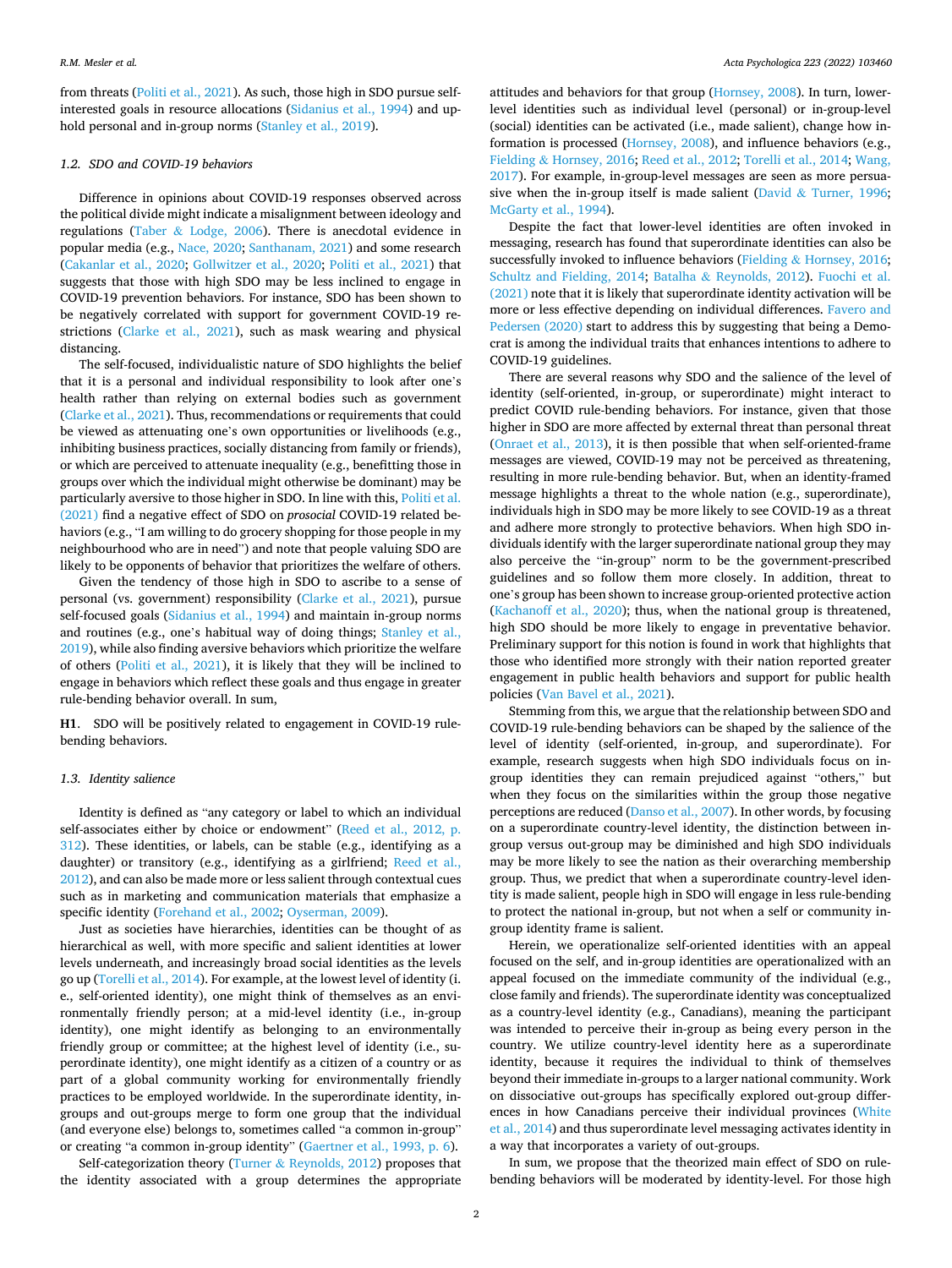in SDO, a superordinate identity appeal should activate the salience of a country-level in-group and motivation to protect the in-group against the external threat of COVID-19. Thus, we propose that superordinate identity salience will attenuate the effect of SDO on rule-bending. Put formally:

**H2**. SDO and identity salience will interact to predict rule-bending behavior. In particular, a superordinate identity appeal will attenuate the relationship between SDO and rule-bending.

#### **2. Method**

#### *2.1. Participants*

Participants ( $n = 1200$ ) from Canada were recruited online on April 6, 2020 via Prolific Academic [\(http://prolific.ac\)](http://prolific.ac) to complete an online survey. Participants were excluded for failing attention checks  $(n = 17)$ <sup>1</sup> or if they had themselves or knew someone personally who had tested positive for COVID-19 ( $n = 149$ ), and 2 participants were removed due to not completing a focal variable (final  $N = 1032$ ,  $M_{\text{age}} = 34.39$ , 52% female, 1% of participants chose "other").

# *2.2. Procedure*

Participants were randomly assigned to one of three identity salience conditions: self [self], community members [in-group], or country members [superordinate group; see Methodological Detail Appendix (MDA)]. They were next asked about their own intended rule-bending behaviors (see MDA) and provided age and gender details. They then completed a measure of social dominance orientation<sup>2</sup> and indicated whether themselves or someone they know had contracted COVID-19.

# *2.3. Measures*

#### *2.3.1. Social dominance orientation*

To assess social dominance orientation (SDO), participants completed items from the [Ho et al. \(2015\)](#page-5-0) SDO measure [8 items; "Some groups of people are simply inferior to other groups"; "No one group should dominate society"; 1 (Strongly Oppose) to 7 (Strongly Favor); M  $= 2.50, SD = 1.10, \alpha = 0.852$ .

#### *2.3.2. Identity salience manipulation*

Participants were randomly assigned to view one of three appeals. The appeals all presented information on physical distancing but were differentiated by who physical distancing would keep safe. The manipulation read: "*Physical distancing is strongly encouraged to prevent the spread of COVID-19 and keep yourself safe and healthy [self-oriented identity salience]/keep your community safe and healthy [in-group identity salience]/keep Canada safe and healthy [superordinate identity salience]/ Please read the below information about how you can keep yourself safe and healthy [keep your community safe and healthy/keep Canada safe and healthy*]." They were then presented with an ad describing recommended behaviors; all conditions are presented in the MDA.

# *2.3.3. Rule-bending behavioral intentions*

Participants were asked to complete a taxonomy of 19 behaviors (see MDA) that were brainstormed on the extent to which there were perceived to be more open for interpretation as government guidance lacked clarity. In particular, respondents indicated how often they intended to engage in a variety of behaviors in the upcoming week (e.g., "Hanging out with other people who have been physically distancing"; "Grocery shopping more than once per week") on a scale of 1 (Never) to 6 (Very Frequently; 19 items,  $M = 1.37$ ,  $SD = 0.46$ ,  $\alpha = 0.866$ ).<sup>3</sup> Answers were averaged with lower scores indicating greater intentions to adhere to the guidelines and higher numbers indicating greater intentions to engage in rule-bending behaviors.

# *2.4. Statistical analysis*

Analysis was done in SPSS using Hayes PROCESS macro version 3.5.2, model 1 with bootstrapping analysis (5000 replications; Hayes, [2018\)](#page-5-0). Bootstrapping inference does not require a normality assumption ([Wood, 2005](#page-6-0)), is a superior alternative to parametric estimation of moderation (Russell & [Dean, 2000\)](#page-5-0), and has been shown to perform better than normal regression methods (Taylor et al.,  $2008$ ).<sup>4</sup> Effect coding was used to compare self with in-group and self with superordinate identity conditions. As recommended by [Hayes \(2018\),](#page-5-0) we probed interactions using 16th and 84th percentiles. SDO was meancentered for analysis.

# **3. Results**

Descriptive statistics and zero order correlations are presented in Table 1.

#### *3.1. Rule-bending behavioral intentions*

Hayes PROCESS Macro model 1 was used to test the moderating effect of identity on the relationship between SDO (X) and rule-bending intentions (Y; see [Table 2](#page-4-0)). First, the overall model was significant  $[R^2 =$ 0.06,  $F(5,1026) = 12.20, p < .01$ . SDO was significantly ( $p < .001$ ) and positively related to rule-bending intentions, which supports H1. There was no significant effect of self-identity compared to in-group identity on rule-bending [b = − .003, *p* = .88; CI: − .0413 to .0356]. However, the superordinate identity yielded significantly less rule-bending, compared with self-identity [b = -.06, p = .01, CI: -.0948 to -.0169].

The test of the highest order unconditional interaction between SDO and identity salience was also significant  $[R^2_{change} = 0.0057, F(2,1026)$  $= 3.08, p = .05$ ], indicating that identity salience had a significant moderating impact on the relationship between SDO and rule-bending intentions (see [Fig. 1\)](#page-4-0). Importantly, there are different effects of SDO on rule-bending intentions at each level of the moderator, providing preliminary support for H2. No interaction was observed between self-

# **Table 1**

| Bivariate correlations, descriptive statistics, and Cronbach's alphas. |  |  |  |  |  |  |  |  |
|------------------------------------------------------------------------|--|--|--|--|--|--|--|--|
|------------------------------------------------------------------------|--|--|--|--|--|--|--|--|

|            | Mean | SD.  | Alpha | Skewness | Kurtosis |   | <b>SDO</b> |
|------------|------|------|-------|----------|----------|---|------------|
| <b>SDO</b> | 2.50 | 1.10 | 0.85  | 0.57     | $-0.13$  |   |            |
|            |      |      |       |          |          | p |            |
| Intent     | 1.37 | 0.46 | 0.87  | 3.46     | 19.15    | r | $0.20**$   |
|            |      |      |       |          |          | D | $< 0.01*$  |

 $*$  Correlation is significant at the 0.01 level (2-tailed). Correlation is significant at the 0.05 level (2-tailed).

 $1$  A captcha was presented at the beginning of the survey, and respondents were asked to provide a fixed answer (i.e., "Please select 4 for this question") as an attention check (Meade & Craig, 2012; Ward & Pond, 2015).

 $2$  The identity salience manipulation did not significantly influence selfreported social dominance orientation  $(F(2,1029) = 0.567, p = .567)$ . Selfidentity ( $M = 2.55$ ; SD = 1.09), in-group identity ( $M = 2.49$ , SD = 1.07), and superordinate identity ( $M = 2.46$ ; SD = 1.14) did not differ significantly (all contrasts  $p > .87$ ).

<sup>&</sup>lt;sup>3</sup> A principal components analysis including all 19 behaviors showed that the first factor accounted for 35.18% of the variance, with an eigenvalue of 6.68. The scree plot also indicated that a one-factor solution was adequate. Details are provided in the MDA.<br><sup>4</sup> Additional analyses using a transformed dependent variable are presented

in the MDA.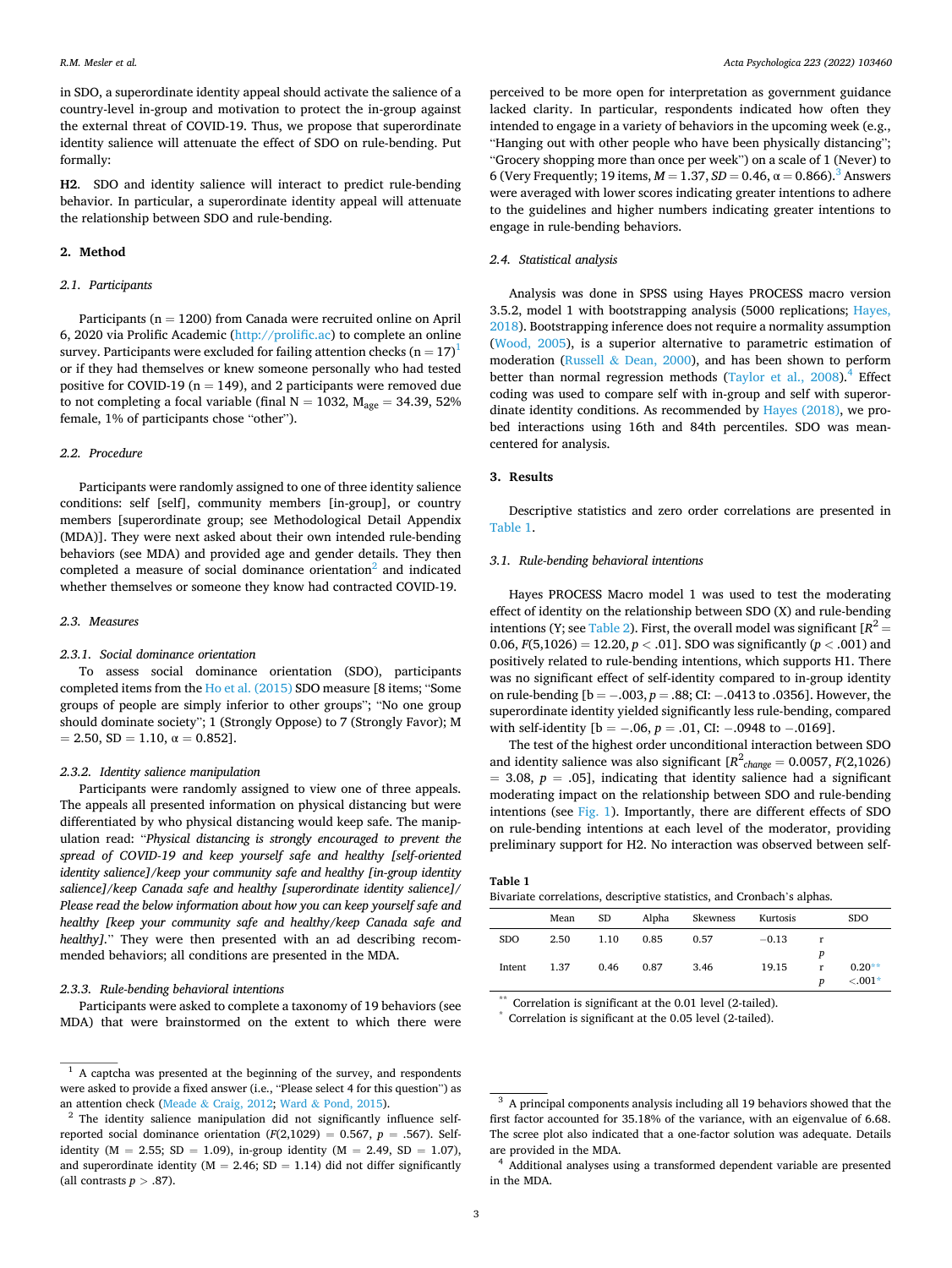#### <span id="page-4-0"></span>**Table 2**

Regression results for moderation analysis.

| Regression coefficients (standard errors) analyses ( $N = 1032$ ) |             |      |         |        |             |           |  |  |
|-------------------------------------------------------------------|-------------|------|---------|--------|-------------|-----------|--|--|
|                                                                   | Coefficient | SE.  | t       | p      | <b>LLCI</b> | ULCI      |  |  |
| Dependent variable model ( $DV = Mean$ 'Rule Bending' Intention)  |             |      |         |        |             |           |  |  |
| Constant                                                          | 1.36        | 0.01 | 98.19   | $-.01$ | 1.3366      | 1.3912    |  |  |
| <b>SDO</b>                                                        | 0.08        | 0.01 | 6.53    | $-.01$ | 0.0579      | 0.1075    |  |  |
| Self vs. In-group                                                 | $-0.00$     | 0.02 | $-0.14$ | .89    | $-0.0413$   | 0.0356    |  |  |
| Self vs. Super.                                                   | $-0.06$     | 0.02 | $-2.82$ | .01    | $-0.0948$   | $-0.0169$ |  |  |
| $SDO * SelfInG$                                                   | 0.02        | 0.02 | 1.07    | .29    | $-0.0163$   | 0.0550    |  |  |
| SDO * SelfSup                                                     | $-0.04$     | 0.02 | $-2.47$ | .01    | $-0.0788$   | $-0.0090$ |  |  |

Model summary:  $R^2 = 0.06$ ,  $F(5.1026) = 12.20$ ,  $p < .01$ .

Test of highest order unconditional interaction:  $R^2_{\cdot{\text{change}}} = 0.0057, F(2,1026) =$ 3.08,  $p = .047$ .

"Self vs. In-group = Self vs. In-group effect coding: self-identity [− 1], in-group identity [1], superordinate [0].

"Self vs. Super." = Self vs. Superordinate effect coding: self-identity  $[-1]$ , ingroup identity [0], superordinate [1].



**Fig. 1.** Rule-bending intentions across levels of SDO.

versus-in-group-identity and SDO on rule-bending  $[b = 0.02, p = .29; C1]$ : − 0.0163 to 0.0550]. However, the interaction between the self-versussuperordinate-identity contrast and SDO on rule-bending was significant  $[b = -0.04, p = .01;$  CI:  $-0.0788$  to  $-0.0090$ ].

Turning next to the conditional effects, SDO was a significant predictor of rule-bending behavior in both the self-identity  $[b = 0.11, t =$ 4.96,  $p < .01$ ; CI: 0.0648 to 0.1497] and in-group identity [b = 0.10,  $t =$ 4.53, *p <* .01; CI: 0.0578 to 0.1463] conditions, but not in the superordinate identity condition [b = 0.04, *t* = 1.80, *p* = .07; CI: − 0.0036 to 0.0812]. Thus, in line with H2, a superordinate identity appeal attenuated the effect of SDO on rule-bending intentions.

## **4. General discussion**

This research examined how SDO and identity salience interact to predict COVID-19 rule-bending behavioral intentions. We found that SDO is positively associated with rule-bending, but this relationship can be attenuated when a superordinate (i.e., country-level) identity appeal is employed. This builds on previous literature that suggests that when individuals high in SDO face a threat (such as COVID-19), they tend to display greater protection of their in-group (Choi & [Bowles, 2007](#page-5-0); [Pratto](#page-5-0)   $&$  [Shih, 2000](#page-5-0)). In particular, we show that when a national identity is made salient, high SDO individuals are more likely to engage in behavior to protect their nation from threat (e.g., through less rule-bending). We also find convergent evidence with [Politi et al. \(2021\)](#page-5-0) in that when prompted to help others (via a superordinate identity), SDO was no longer significantly associated with intentions to bend the rules, contributing a more nuanced analysis by identifying the novel boundary condition of identity salience.

Our results highlight that superordinate identity salience ([Dovidio](#page-5-0) 

[et al., 2020\)](#page-5-0), can be effective in shaping COVID-19 related behaviors, but that individual differences such as SDO can interfere with (and perhaps also promote; [Fuochi et al., 2021](#page-5-0)) the effectiveness of identity appeals. Governments and NGOs may thus consider activating a superordinate identity when implementing COVID-19 interventions, particularly when targeted toward individuals high in SDO.

#### *4.1. Limitations*

While online samples present concerns, such as bot respondents, selfselection, and generalizability [\(Aguinis et al., 2021; Smith et al., 2016](#page-5-0)), we used both bot and attention checks (Meade & [Craig, 2012](#page-5-0); [Ward](#page-6-0) & [Pond, 2015](#page-6-0)) to mitigate the potential for such effects. Further, some evidence suggests that Prolific Academic may yield higher quality data than others (e.g., MTurk; [Peer et al., 2017\)](#page-5-0).

Our data were collected in April 2020, before COVID-19 responses and behaviors became highly politicized. It is important to note that attitudes toward COVID-19 restrictions and adherence to them changed over time ([Doogan et al., 2020\)](#page-5-0), and these data represent a snapshot in time. As the pandemic persisted and governments tried various measures and exerted control over citizens, relationships between SDO and COVID-19 measures could have shifted. Consequently, this may have influenced how COVID-19 restrictions and guidance were perceived (e. g., as politically "left" or "right") and adhered to (e.g., "I support my party's position on this and will adhere"). Collecting data early in the pandemic may have, in a sense, controlled for the effect political beliefs and politicized actions may have had in influencing rule-bending behaviors, allowing other stable characteristics to emerge. Further, given that the literature has largely focused on the United States, this research contributes to how personal characteristics influence COVID-19 behaviors in a different, distinct (Canadian), socio-political context.

## *4.2. Future research directions*

As this research contributes to the limited evidence regarding the role of SDO in predicting various COVID-19 behaviors, it is clear that both the literature and public health would benefit from a greater understanding of these relationships and the mechanisms that underlie them. For example, we propose a heightened sense of personal responsibility [\(Clarke et al., 2021\)](#page-5-0), self-focused goals ([Sidanius et al.,](#page-5-0)  [1994\)](#page-5-0), in-group norms [\(Stanley et al., 2019](#page-5-0)), and framing behaviors as a way to prioritize the self or groups inclusive of the self (vs. as a way to help others; [Politi et al., 2021\)](#page-5-0) may all play a role in observed rulebending. Future research should directly assess these possible mechanisms.

Our findings may extend to, and should be tested in, other contexts where applying a superordinate identity might encourage those high in SDO to engage in actions such as prosocial behaviors, support for welfare policies, or environmental conservation. While not tested in this research, the extent to which an individual identifies with the identity may also play a role [\(Schultz and Fielding, 2014\)](#page-5-0). Further, our manipulation focused solely on highlighting group identity, but did not explain any benefits that these various identities could achieve by adhering to requested behavior. It is possible that highlighting benefits may illuminate other moderating factors for high SDO rule-bending.

Our work demonstrated that message framing utilizing a superordinate identity led to more protective behaviors among those high in SDO. While this is a positive outcome, future research could explore whether this type of framing could have maladaptive consequences as well. Past work on SDO suggests that those higher in SDO are more likely to demonstrate discrimination toward other groups – often to maintain social dominance ([Kteily et al., 2011\)](#page-5-0). Could it be that making a superordinate identity salient for high SDO may also, inadvertently, lead to greater discrimination and prejudice against superordinate outgroups (e.g., immigrants, other countries, etc.)? Additionally, while we varied identity salience by identity type (self, in-group,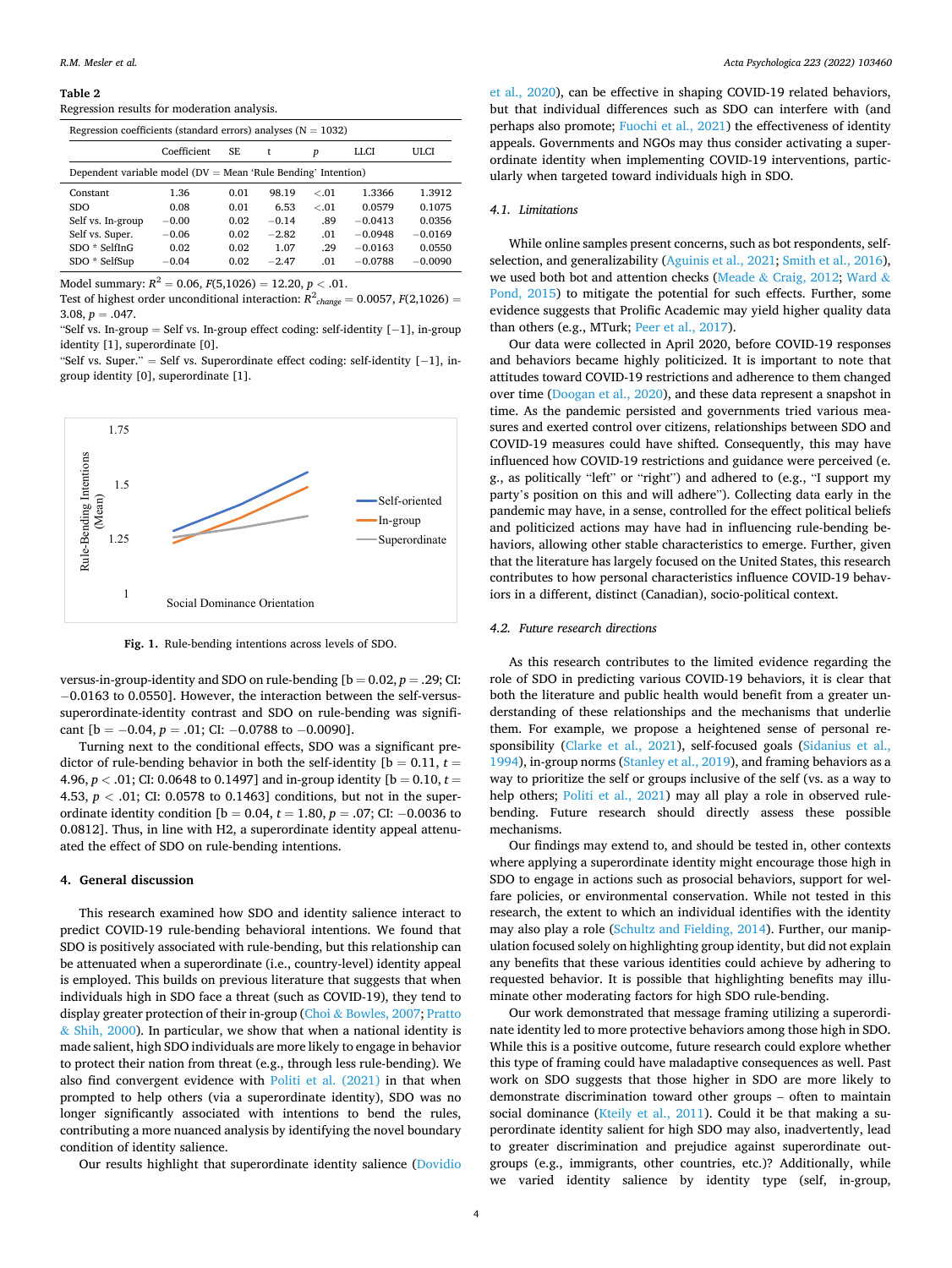#### <span id="page-5-0"></span>*R.M. Mesler et al.*

superordinate), we did not test an out-group or dissociative group identity. Given the focus of those high in SDO on asserting their dominance over out-groups, we presume that an out-group identity is likely to be even less effective; however, future research may wish to examine these possibilities empirically.

#### **5. Conclusion**

Social dominance orientation and identity salience are examined in this research as variables that may provide utility in understanding how individuals respond to the COVID-19 threat. We find evidence that SDO is a significant and positive predictor of rule-bending intentions when a self or in-group identity were salient, but that this effect was attenuated when a superordinate (country-level) identity was activated. Future research should extend these findings by analyzing additional aspects of identity salience when predicting COVID-19-related behaviors.

#### **Funding**

This work was supported by Social Sciences and Humanities Research Council of Canada [430-2019-00898].

#### **Declaration of competing interest**

The authors declare no conflicts of interest.

# **Appendix A. Supplementary data**

Supplementary data to this article can be found online at [https://doi.](https://doi.org/10.1016/j.actpsy.2021.103460)  [org/10.1016/j.actpsy.2021.103460](https://doi.org/10.1016/j.actpsy.2021.103460).

#### **References**

- Aguinis, H., Villamor, I., & Ramani, R. S. (2021). MTurk research: Review and recommendations. *Journal of Management, 47*(4), 823–837. [https://doi.org/](https://doi.org/10.1177/0149206320969787)  [10.1177/0149206320969787](https://doi.org/10.1177/0149206320969787)
- Batalha, L., & Reynolds, K. J. (2012). ASPIRing to mitigate climate change: Superordinate identity in global climate negotiations: Climate-change mitigation. *Political Psychology, 33*(5), 743–760. [https://doi.org/10.1111/j.1467-](https://doi.org/10.1111/j.1467-9221.2012.00896.x) 9221.2012.008
- Cakanlar, A., Trudel, R., & White, K. (2020). Political ideology and the perceived impact of coronavirus prevention behaviors for the self and others. *Journal of the Association for Consumer Research*. <https://doi.org/10.1086/711834>
- Choi, J. K., & Bowles, S. (2007). The coevolution of parochial altruism and war. *Science, 318*(5850), 636–640. <https://doi.org/10.1126/science.1144237>
- Clarke, E. J. R., Klas, A., & Dyos, E. (2021). The role of ideological attitudes in responses to COVID-19 threat and government restrictions in Australia. *Personality and Individual Differences, 175*, Article 110734. [https://doi.org/10.1016/j.](https://doi.org/10.1016/j.paid.2021.110734) [paid.2021.110734](https://doi.org/10.1016/j.paid.2021.110734)
- Danso, H. A., Sedlovskaya, A., & Suanda, S. H. (2007). Perceptions of immigrants: Modifying the attitudes of individuals higher in social dominance orientation. *Personality and Social Psychology Bulletin, 33*(8), 1113–1123. [https://doi.org/](https://doi.org/10.1177/0146167207301015)  [10.1177/0146167207301015](https://doi.org/10.1177/0146167207301015)
- [David, B., & Turner, J. C. \(1996\). Studies in self-categorization and minority conversion:](http://refhub.elsevier.com/S0001-6918(21)00210-9/rf202112132050130137)  [Is being a member of the out-group an advantage?](http://refhub.elsevier.com/S0001-6918(21)00210-9/rf202112132050130137) *British Journal of Social [Psychology, 35](http://refhub.elsevier.com/S0001-6918(21)00210-9/rf202112132050130137)*, 179–199.
- Doogan, C., Buntine, W., Linger, H., & Brunt, S. (2020). Public perceptions and attitudes toward COVID-19 nonpharmaceutical interventions across six countries: A topic modeling analysis of twitter data. *Journal of Medical Internet Research, 22*(9). [https://](https://doi.org/10.2196/21419)  [doi.org/10.2196/21419](https://doi.org/10.2196/21419)
- [Dovidio, J. F., Ikizler, E. G., Kunst, J. R., & Levy, A. \(2020\). Chapter 20: Common](http://refhub.elsevier.com/S0001-6918(21)00210-9/rf202112132048404342) [identity. In J. Jetten, S. D. Reicher, S. A. Haslam, & T. Cruwys \(Eds.\),](http://refhub.elsevier.com/S0001-6918(21)00210-9/rf202112132048404342) *Together apart [the psychology of COVID-19](http://refhub.elsevier.com/S0001-6918(21)00210-9/rf202112132048404342)*. SAGE Publishing.
- Duckitt, J. (2001). A dual-process cognitive-motivational theory of ideology and prejudice. In *, Vol. 33*. *Advances in experimental social psychology* (pp. 41–113). Academic Press. [https://doi.org/10.1016/S0065-2601\(01\)80004-6.](https://doi.org/10.1016/S0065-2601(01)80004-6)
- Favero, N., & Pedersen, M. J. (2020). How to encourage "togetherness by keeping apart" amid COVID-19? The ineffectiveness of prosocial and empathy appeals. *Journal of Behavioral Public Administration, 3*(1), 1–18. <https://doi.org/10.30636/jbpa.31.167>
- Fielding, K. S., & Hornsey, M. J. (2016). A social identity analysis of climate change and environmental attitudes and behaviors: Insights and opportunities. *Frontiers in Psychology, 7*.<https://doi.org/10.3389/fpsyg.2016.00121>
- Forehand, M. R., Deshpandé, R., & Reed, A. (2002). Identity salience and the influence of differential activation of the social self-schema on advertising response. *Journal of Applied Psychology, 87*(6), 1086–1099. [https://doi.org/10.1037/0021-](https://doi.org/10.1037/0021-9010.87.6.1086) [9010.87.6.1086](https://doi.org/10.1037/0021-9010.87.6.1086)
- Fuochi, G., Boin, J., Voci, A., & Hewstone, M. (2021). COVID-19 threat and perceptions of common belonging with outgroups: The roles of prejudice-related individual differences and intergroup contact. *Personality and Individual Differences, 175*, Article 110700. <https://doi.org/10.1016/j.paid.2021.110700>
- Gaertner, S. L., Dovidio, J. F., Anastasio, P. A., Bachman, B. A., & Rust, M. C. (1993). The common ingroup identity model: Recategorization and the reduction of intergroup bias. *European Review of Social Psychology, 4*(1), 1–26. [https://doi.org/10.1080/](https://doi.org/10.1080/14792779343000004) [14792779343000004](https://doi.org/10.1080/14792779343000004)

Gollwitzer, A., Martel, C., Brady, W. J., Parnamets, P., Freedman, I. G., Knowles, E. D., & Van Bavel, J. J. (2020). Partisan differences in physical distancing are linked to health outcomes during the COVID-19 pandemic. *Nature Human Behaviour, 4*(11), 1186–1197.<https://doi.org/10.1038/s41562-020-00977-7>

[Hayes, A. F. \(2018\). Introduction to mediation, moderation, and conditional process](http://refhub.elsevier.com/S0001-6918(21)00210-9/rf202112132043070192) analysis. In *A regression-based approach* (2nd ed.). Guilford Publication

- Ho, A. K., Sidanius, J., Kteily, N., Sheehy-Skeffington, J., Pratto, F., Henkel, K. E., Foels, R., & Stewart, A. L. (2015). The nature of social dominance orientation: Theorizing and measuring preferences for intergroup inequality using the new  $SDO_7$ scale. *Journal of Personality and Social Psychology, 109*(6), 1003–1028. [https://doi.](https://doi.org/10.1037/pspi0000033) [org/10.1037/pspi0000033](https://doi.org/10.1037/pspi0000033)
- Hornsey, M. J. (2008). Social identity theory and self-categorization theory: A historical review. *Social and Personality Psychology Compass, 2*(1), 204–222. [https://doi.org/](https://doi.org/10.1111/j.1751-9004.2007.00066.x) [10.1111/j.1751-9004.2007.00066.x](https://doi.org/10.1111/j.1751-9004.2007.00066.x)
- Kachanoff, F. J., Kteily, N. S., Khullar, T. H., Park, H. J., & Taylor, D. M. (2020). Determining our destiny: Do restrictions to collective autonomy fuel collective action? *Journal of Personality and Social Psychology: Interpersonal Relations and Group Processes, 119*(3), 600–632. <https://psycnet.apa.org/doi/10.1037/pspi0000217>.
- Kteily, N. S., Sidanius, J., & Levin, S. (2011). Social dominance orientation: Cause or 'mere effect'?: Evidence for SDO as a causal predictor of prejudice and discrimination against ethnic and racial outgroups. *Journal of Experimental Social Psychology, 47*(1), 208–214. [https://doi-org.offcampus.lib.washington.edu/10.1016](https://doi-org.offcampus.lib.washington.edu/10.1016/j.jesp.2010.09.009) [/j.jesp.2010.09.009](https://doi-org.offcampus.lib.washington.edu/10.1016/j.jesp.2010.09.009).
- McGarty, C., Haslam, S. A., Hutchinson, K. J., & Turner, J. C. (1994). The effects of salient group memberships on persuasion. *Small Group Research, 25*(2), 267–293. <https://doi.org/10.1177/1046496494252007>
- Meade, A. W., & Craig, S. B. (2012). Identifying careless responses in survey data. *Psychological Methods, 17*(3), 437–455. <https://doi.org/10.1037/a0028085>
- Nace, T. (2020). *Republican states are less likely to socially distance than democrat states*. Forbes. [https://www.forbes.com/sites/trevornace/2020/03/31/republican-states-a](https://www.forbes.com/sites/trevornace/2020/03/31/republican-states-are-less-likely-to-socially-distance-than-democrat-states/)  [re-less-likely-to-socially-distance-than-democrat-states/](https://www.forbes.com/sites/trevornace/2020/03/31/republican-states-are-less-likely-to-socially-distance-than-democrat-states/).
- [Onraet, E., Van Hiel, A., & Dhont, K. \(2013\). The relationship between ideological](http://refhub.elsevier.com/S0001-6918(21)00210-9/rf202112132044100422) attitudes and psychological well-being. *[Personality and Social Psychology Bulletin, 39](http://refhub.elsevier.com/S0001-6918(21)00210-9/rf202112132044100422)*  (4), 509–[522, 10.1177%2F0146167213478199.](http://refhub.elsevier.com/S0001-6918(21)00210-9/rf202112132044100422)
- Oyserman, D. (2009). Identity-based motivation and consumer behavior. *Journal of Consumer Psychology, 19*(3), 276–279.<https://doi.org/10.1016/j.jcps.2009.06.001>
- Peer, E., Brandimarte, L., Samat, S., & Acquisti, A. (2017). Beyond the turk: Alternative platforms for crowdsourcing behavioral research. *Journal of Experimental Social Psychology, 70*, 153–163.<https://doi.org/10.1016/j.jesp.2017.01.006>
- Politi, E., Van Assche, J., Caprara, G. V., & Phalet, K. (2021). No man is an island: Psychological underpinnings of prosociality in the midst of the COVID-19 outbreak. *Personality and Individual Differences, 171*, Article 110534. [https://doi.org/10.1016/](https://doi.org/10.1016/j.paid.2020.110534)  [j.paid.2020.110534](https://doi.org/10.1016/j.paid.2020.110534)
- [Pratto, F., & Shih, M. \(2000\). Social dominance orientation and group context in implicit](http://refhub.elsevier.com/S0001-6918(21)00210-9/rf202112132051155644)  group prejudice. *[Psychological Science, 11](http://refhub.elsevier.com/S0001-6918(21)00210-9/rf202112132051155644)*(6), 515–518.
- Pratto, F., Sidanius, J., Stallworth, L. M., & Malle, B. F. (1994). Social dominance orientation: A personality variable predicting social and political attitudes. *Journal of Personality and Social Psychology, 67*(4), 741–763. [https://doi.org/10.1037/0022-](https://doi.org/10.1037/0022-3514.67.4.741) [3514.67.4.741](https://doi.org/10.1037/0022-3514.67.4.741)
- Reed, A., Forehand, M. R., Puntoni, S., & Warlop, L. (2012). Identity-based consumer behavior. *International Journal of Research in Marketing, 29*(4), 310–321. [https://doi.](https://doi.org/10.1016/j.ijresmar.2012.08.002)  [org/10.1016/j.ijresmar.2012.08.002](https://doi.org/10.1016/j.ijresmar.2012.08.002)
- [Russell, C. J., & Dean, M. A. \(2000\). To log or not to log: Bootstrap as an alternative to](http://refhub.elsevier.com/S0001-6918(21)00210-9/rf202112132044018239)  [the parametric estimation of moderation effects in the presence of skewed dependent](http://refhub.elsevier.com/S0001-6918(21)00210-9/rf202112132044018239)  variables. *[Organizational Research Methods, 3](http://refhub.elsevier.com/S0001-6918(21)00210-9/rf202112132044018239)*(2), 166–185, 10.1177% [2F109442810032002](http://refhub.elsevier.com/S0001-6918(21)00210-9/rf202112132044018239).
- Santhanam, L. (2021, May 17). As more Americans get vaccinated, 41% of Republicans still refuse COVID-19 shots. PBS NewsHour. [https://www.pbs.org/newshour/health](https://www.pbs.org/newshour/health/as-more-americans-get-vaccinated-41-of-republicans-still-refuse-covid-19-shots)  [/as-more-americans-get-vaccinated-41-of-republicans-still-refuse-covid-19-shots](https://www.pbs.org/newshour/health/as-more-americans-get-vaccinated-41-of-republicans-still-refuse-covid-19-shots).
- Schultz, T., & Fielding, K. (2014). The common in-group identity model enhances communication about recycled water. *Journal of Environmental Psychology, 40*, 296–305. <https://doi.org/10.1016/j.jenvp.2014.07.006>
- Sidanius, J., & Pratto, F. (1999). *[Social dominance: An intergroup theory of social hierarchy](http://refhub.elsevier.com/S0001-6918(21)00210-9/rf202112132044168888)  and oppression*[. Cambridge University Press.](http://refhub.elsevier.com/S0001-6918(21)00210-9/rf202112132044168888)
- Sidanius, J., Pratto, F., & Mitchell, M. (1994). In-group identification, social dominance orientation, and differential intergroup social allocation. *The Journal of Social Psychology, 134*(2), 151–167.<https://doi.org/10.1080/00224545.1994.9711378>
- Smith, S. M., Roster, C. A., Golden, L. L., & Albaum, G. S. (2016). A multi-group analysis of online survey respondent data quality: Comparing a regular USA consumer panel to MTurk samples. *Journal of Business Research, 69*(8), 3139–3148. [https://doi.org/](https://doi.org/10.1016/j.jbusres.2015.12.002)  [10.1016/j.jbusres.2015.12.002](https://doi.org/10.1016/j.jbusres.2015.12.002)
- Stanley, S. K., Milfont, T. L., Wilson, M. S., & Sibley, C. G. (2019). The influence of social dominance orientation and right-wing authoritarianism on environmentalism: A five-year cross-lagged analysis. *PLoS ONE, 14*(7), Article e0219067. [https://doi.org/](https://doi.org/10.1371/journal.pone.0219067)  [10.1371/journal.pone.0219067](https://doi.org/10.1371/journal.pone.0219067)
- Taber, C. S., & Lodge, M. (2006). Motivated skepticism in the evaluation of political beliefs. *American Journal of Political Science, 50*(3), 755–769. [https://doi.org/](https://doi.org/10.1111/j.1540-5907.2006.00214.x)  [10.1111/j.1540-5907.2006.00214.x](https://doi.org/10.1111/j.1540-5907.2006.00214.x)